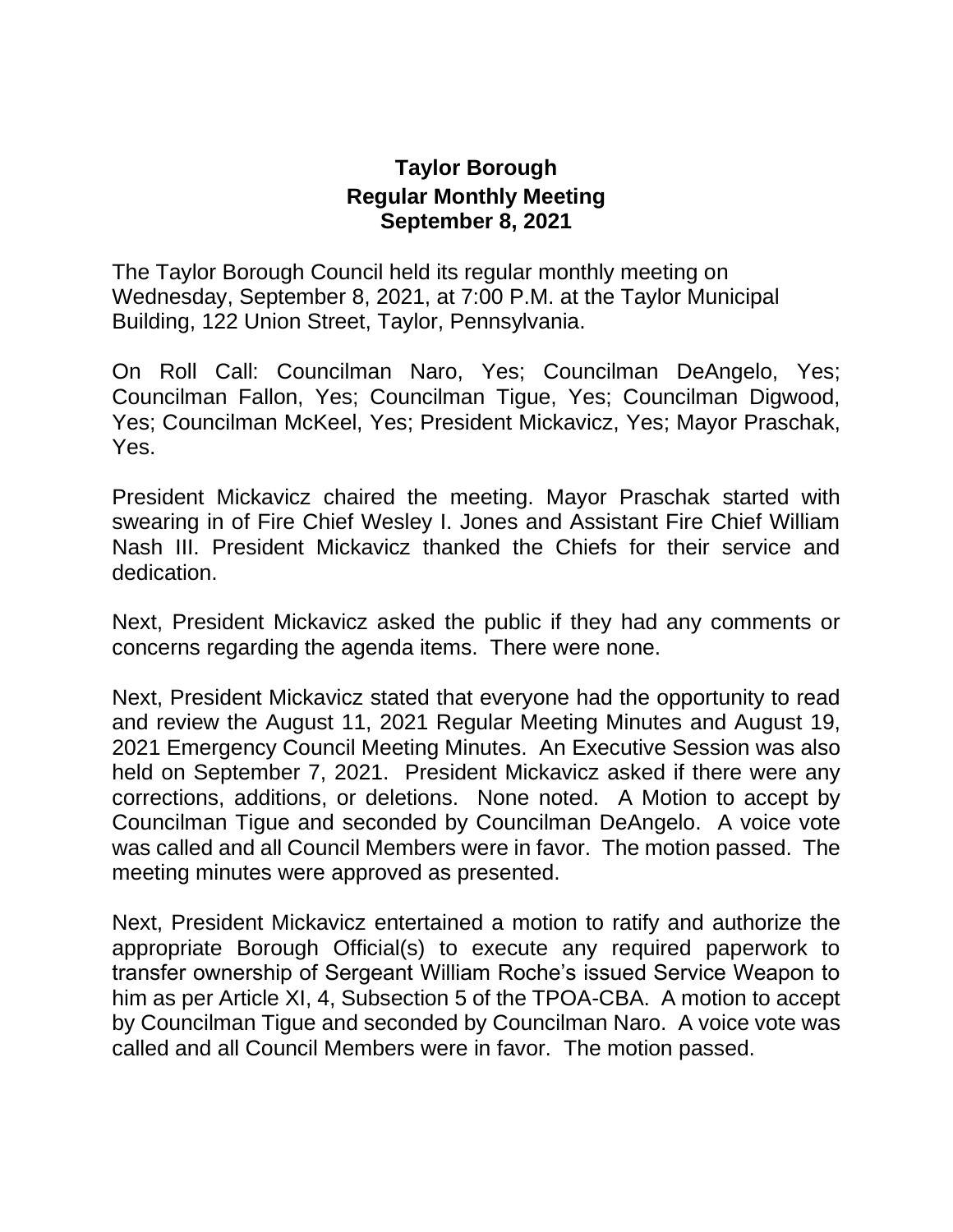Next, President Mickavicz entertained a motion to adopt Ordinance # 4 of 2021, an Ordinance authorizing the Financial Officers of Taylor Hose & Engine Co., No. 1 and Taylor Fire and Rescue to remit invoices to Insurance Carriers for services rendered by the Taylor Hose & Engine Co., No. 1 and Taylor Fire & Rescue related services. A motion to accept by Councilman Tigue and seconded by Councilman Digwood. A roll call was made – Councilman Naro, Yes; Councilman DeAngelo, Yes; Councilman Fallon, Yes; Councilman Tigue, Yes; Councilman Digwood, Yes; Councilman McKeel, Yes; President Mickavicz, Yes. The motion passed.

Next, President Mickavicz entertained a motion regarding a request from Alliance Landfill to extend their hours of operation due to an emergency declaration from Governor Wolfe related to Hurricane Ida damage, with the ability to rescind at any time (up to 45 days maximum). A motion to accept by Councilman Tigue and seconded by Councilman McKeel. A voice vote was called and all Council Members were in favor. The motion passed.

Next, President Mickavicz entertained a motion to consider a Resolution # 7 of 2021, authorizing the Board of Commissioners of Lackawanna County, to submit an application for Federal Fiscal Year 2021 Community Development Block Grant Program Funds in the amount of \$117,800 on behalf of the Borough of Taylor. (Continuation of South Pond Street reconstruction of road – 2 phases) A motion to accept by Councilman Digwood and seconded by Councilman Fallon. A roll call was made – Councilman Naro, Yes; Councilman DeAngelo, Yes; Councilman Fallon, Yes; Councilman Tigue, Yes; Councilman Digwood, Yes; Councilman McKeel, Yes; President Mickavicz, Yes. The motion passed.

Next, President Mickavicz entertained a motion to accept a donation of \$3,000.00 from Walmart to the Taylor Police Department for the Officer Safety and Wellness Grant. A motion to accept by Councilman Tigue and seconded by Councilman DeAngelo. A voice vote was called and all Council Members were in favor. The motion passed.

Next, President Mickavicz entertained a motion to amend tonight's Agenda to officially add two items (G) Paving of rear parking lot of the Borough Building amount not to exceed \$12,500.00 and (H) Appoint Justin Tigue, Cross Mercado and Anthony Lima to DPW Emergency Call-In List at hourly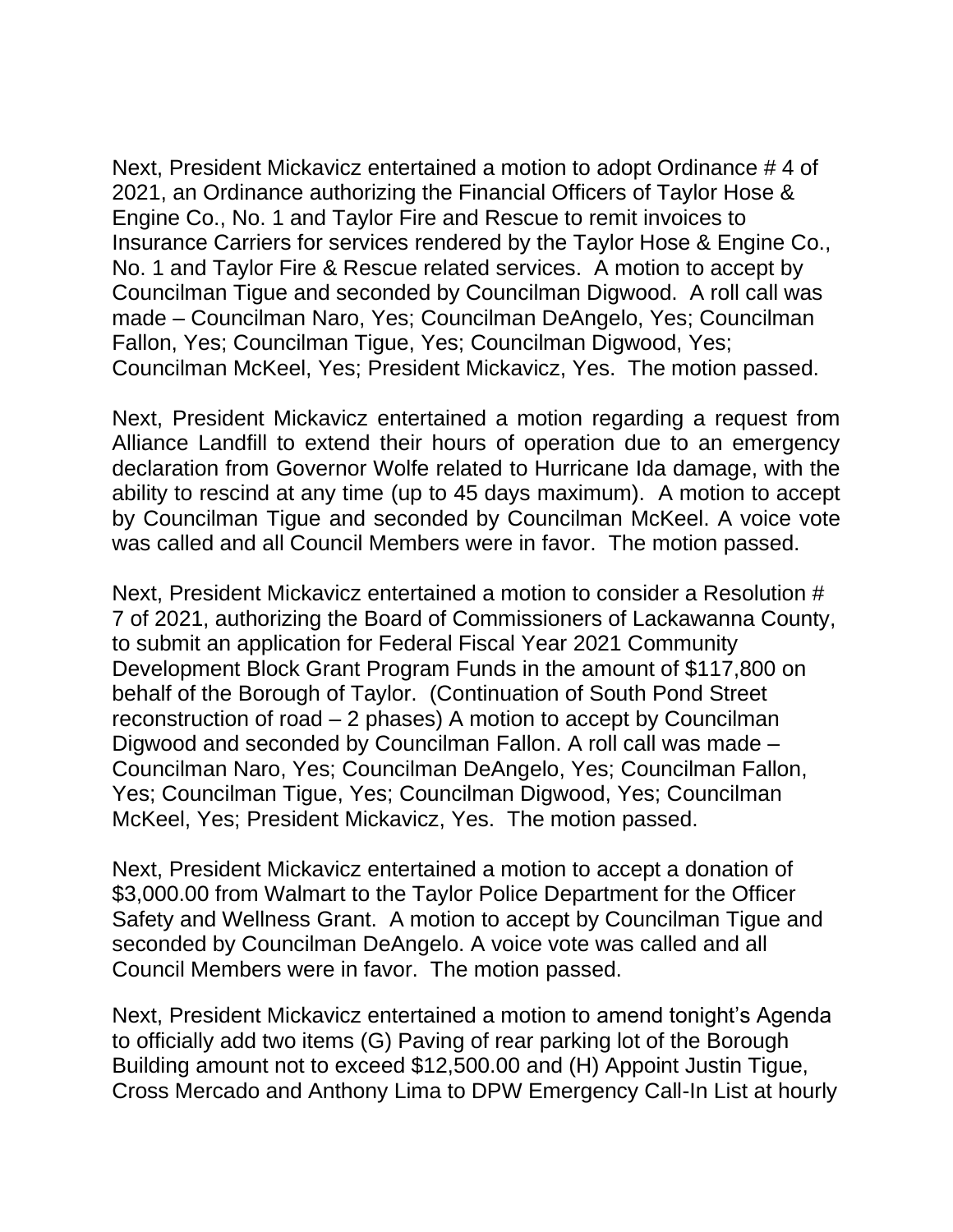rate of \$10.00 per hour and post to the website. A motion to add two items and recess until Tuesday, September 14, 2021 at 7:00 p.m. A motion to accept by Councilman McKeel and seconded by Councilman Tigue. President Mickavicz asked the Public for any comments or questions. None Noted.

Next, Councilman Tigue read the Approval of Bills for Payment for August 2021. Attached are the list of paid invoices and open invoices.

Next, President Mickavicz entertained a motion to pay the August 2021 Payroll in the amount of \$117,531.73. August General Fund Open Invoices in the amount of \$105,343.68. August Paid Invoices in the amount of \$36,445.07 and August Liquid Fuels Open Invoices in the amount of \$7,720.43 - Total Expenditures \$267,040.91 when funds are available. A motion was made by Councilman Tigue and seconded by Councilman McKeel. A voice vote was called and all Council Members were in favor. The motion passed.

| <b>August Payroll</b>                    | \$117,531.73 |
|------------------------------------------|--------------|
| <b>August General Fund Open Invoices</b> | \$105,343.68 |
| <b>August Paid Invoices</b>              | \$36,445.07  |
| <b>August Liquid Fuels Open Invoices</b> | 7,720.43     |
| <b>Total Expenditures</b>                | \$267,040.91 |

Next, Mr. Zeleniak read the Treasurer's Report for August 2021. The Treasurer's Report was placed on file.

## **Treasurer's Report August 2021**

| Local Services Tax      | \$15,451.01 |
|-------------------------|-------------|
| 2021 Real Estate        | \$5,600.00  |
| RE: Tax Delinquent 2020 | \$2,582.18  |
| RE: Tax Delinquent 2019 | \$2,510.30  |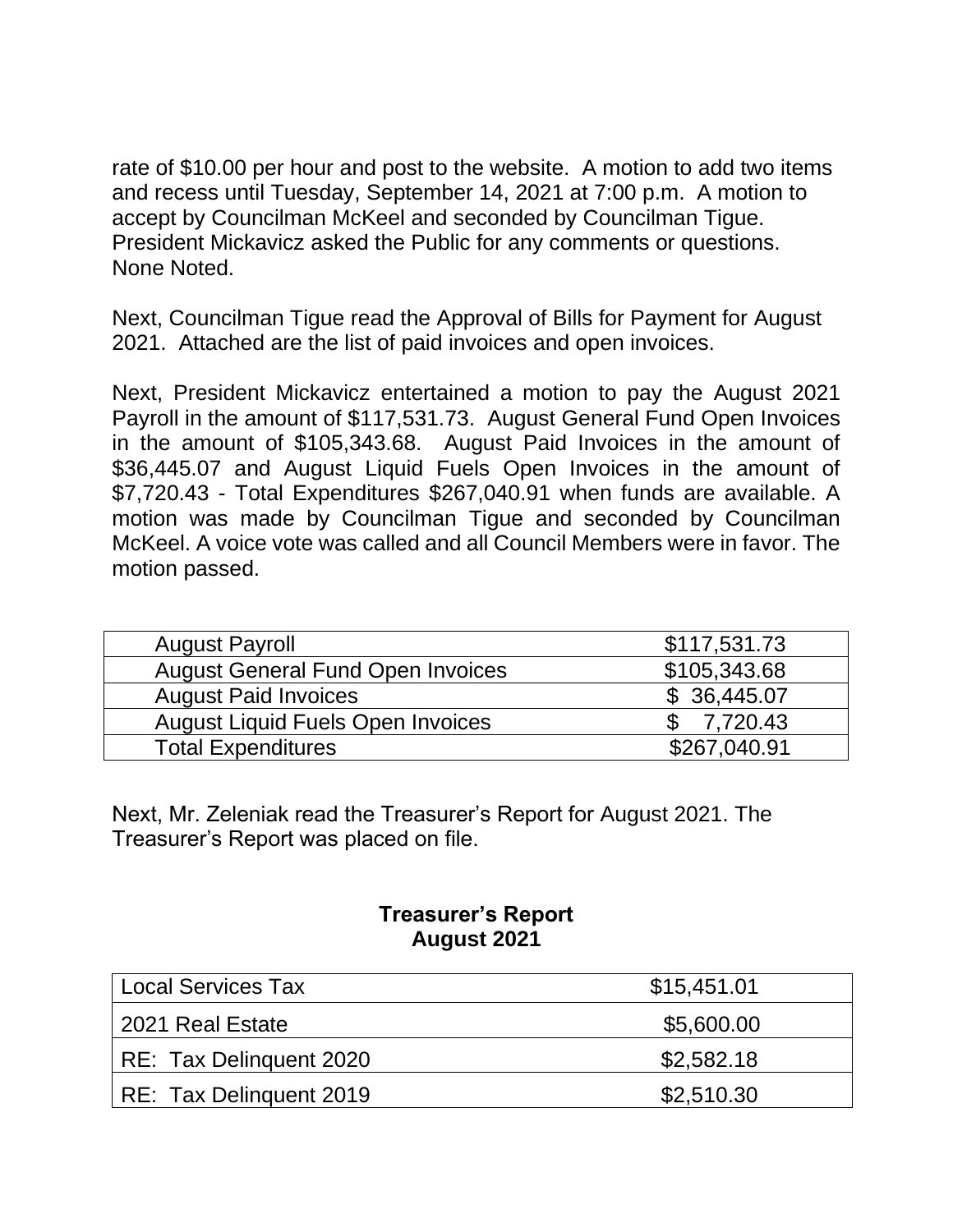| RE: Tax Delinquent 2018        | \$109.19     |
|--------------------------------|--------------|
| RE: Tax Delinquent 2013        | \$57.45      |
| <b>RE</b> Transfer Tax         | \$3,059.67   |
| <b>Tax Duplicates</b>          | \$185.00     |
| <b>Earned Income Tax</b>       | \$138,792.06 |
| <b>UCC Building Permits</b>    | \$2,340.37   |
| <b>Court Fees/Police Fines</b> | \$3,183.11   |
| TCC                            | \$1,371.49   |
| Comcast                        | \$23,377.90  |
| Zoning                         | 105.00       |
| <b>Surplus Sale</b>            | \$4,201.00   |
| Other Income                   | \$4,499.66   |
| Intergovernmental Revenue      | \$13,866.28  |
| Interest                       | \$73.04      |
| <b>Total Revenue</b>           | \$221,364.71 |

Next, Mr. Zeleniak read the Financial Report for August 31, 2021. The Financial Report was placed on file.

## **Financial Report August 31, 2021**

| <b>General Account Balance</b>      | \$1,485,648.16 |
|-------------------------------------|----------------|
| <b>Real Estate Tax Account</b>      | \$1,027.28     |
| <b>Liquid Fuels Account Balance</b> | \$410,300.50   |
| <b>Splash Park Account</b>          | \$30,759.01    |
| <b>Veteran's Memorial Account</b>   | \$1,206.07     |
| Hero's Banner Account               | \$6,416.94     |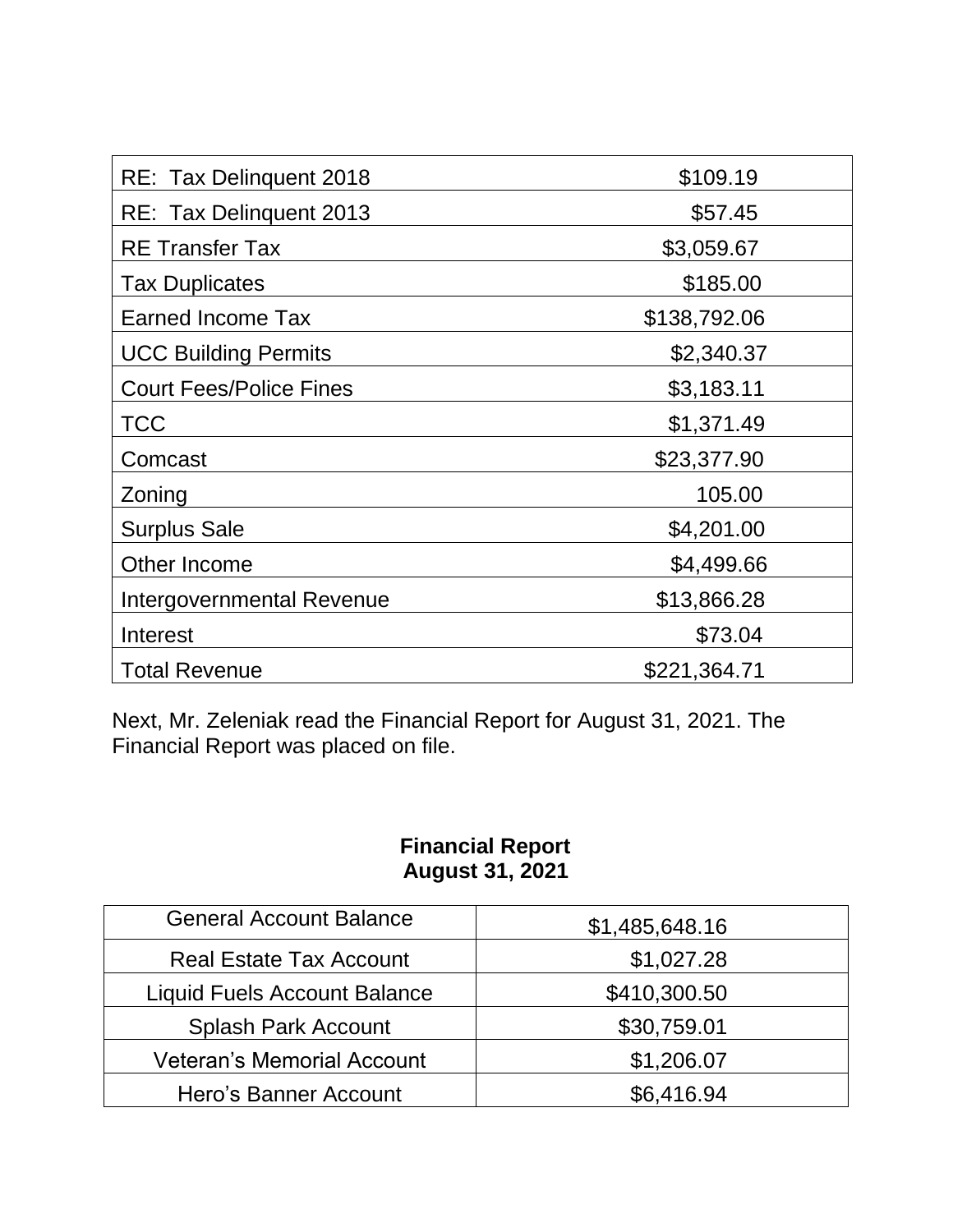| <b>ARPA Account</b>                  | \$309,476.15   |  |
|--------------------------------------|----------------|--|
| ESL, Inc. Escrow Account             | \$474,438.95   |  |
| <b>Fire Insurance Escrow</b>         | \$24,083.00    |  |
| <b>Escrow Account (General)</b>      | \$2,045.90     |  |
| <b>Escrow Funds (Taylor Commons)</b> | \$60,260.85    |  |
| <b>Police Pension Fund</b>           | \$4,149,623.37 |  |
| Open Purchase Orders (PO's)          | (\$12,389.35)  |  |
| 10 Year General Obligation Note      | (\$189,615.81) |  |
| <b>Lease Obligations</b>             | (\$213,583.11) |  |

Next, President Mickavicz asked that the Recycling Report for August 2021 be placed on file.

## **Recycling Report August 2021**

|                 | Pounds  | Tons  |
|-----------------|---------|-------|
| Commingle       | 28,440  | 14.22 |
| Cardboard/Paper | 28,340  | 14.17 |
| <b>Brush</b>    | 103,550 | 51.77 |
| Totaling        | 160,330 | 80.16 |

Next, President Mickavicz asked that the Mayor's Report for the month of August 2021 be placed on file. There were 500 incident numbers generated. There were 32 traffic stops conducted. Officers issued 22 traffic and 3 non-traffic citations. There were 11 criminal complaints filed.

The MCSAP Unit conducted 4 commercial vehicle inspections - 1 of the vehicles were placed out of service for mechanical violations.

There were 6 quality of life investigations conducted. There were 6 quality of life complaints investigated. Warnings were issued and the problems were rectified.